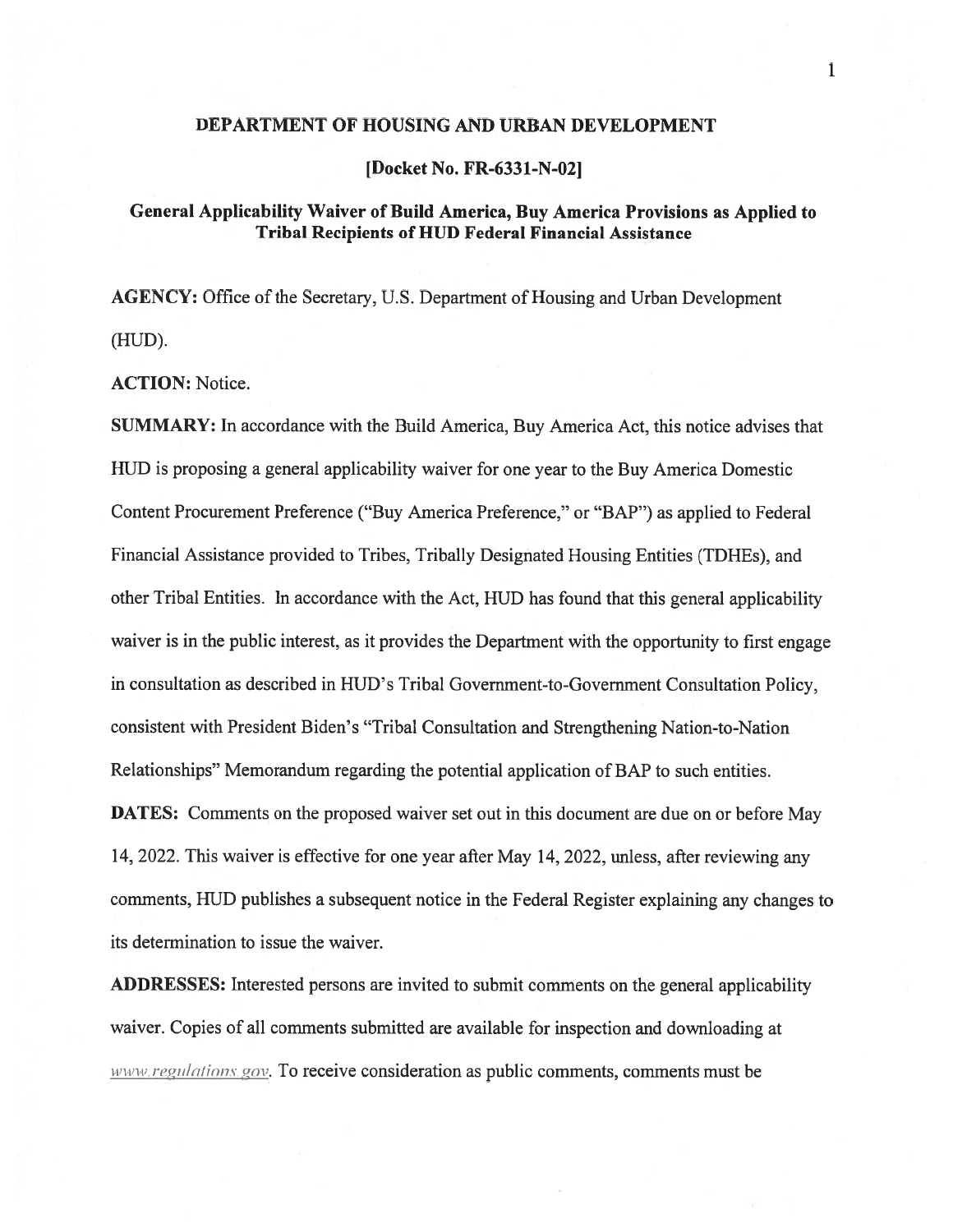submitted through one of two methods, specified below. All submissions must refer to the above docket number and title.

1. *Electronic Submission of Comments*. Interested persons may submit comments electronically through the Federal eRulemaking Portal at  $www.regularions.gov. HUD strongly encounters$ commenters to submit comments electronically. Electronic submission of comments allows the commenter maximum time to prepare and submit <sup>a</sup> comment, ensures timely receipt by HUD, and enables HUD to make them immediately available to the public. Comments submitted electronically through the *www.regulations.gov* website can be viewed by other commenters and interested members of the public. Commenters should follow the instructions provided on that site to submit comments electronically.

2. Submission of Comments by Mail. Comments may be submitted by mail to the Regulations Division, Office of General Counsel, Department of Housing and Urban Development, 451 7th Street SW, Room 10276, Washington, DC 204 10-0500.

No facsimile Comments. Facsimile (FAX) comments will not be accepted.

Public Inspection of Comments. All properly submitted comments and communications submitted to HUD will be available for public inspection and copying between 8:00 a.m. and 5:00 p.m. weekdays at the above address. Due to security measures at the HUD Headquarters building, an advance appointment to review the submissions must be scheduled by calling the Regulations Division at (202) 708-3055 (this is not <sup>a</sup> toll-free number). Individuals with speech or hearing impairments may access this number via TTY by calling the federal Information Relay Service at (\$00) 877-8339 (this is <sup>a</sup> toll-free number). Copies of all submissions are available for inspection and downloading at www.regulations.gov.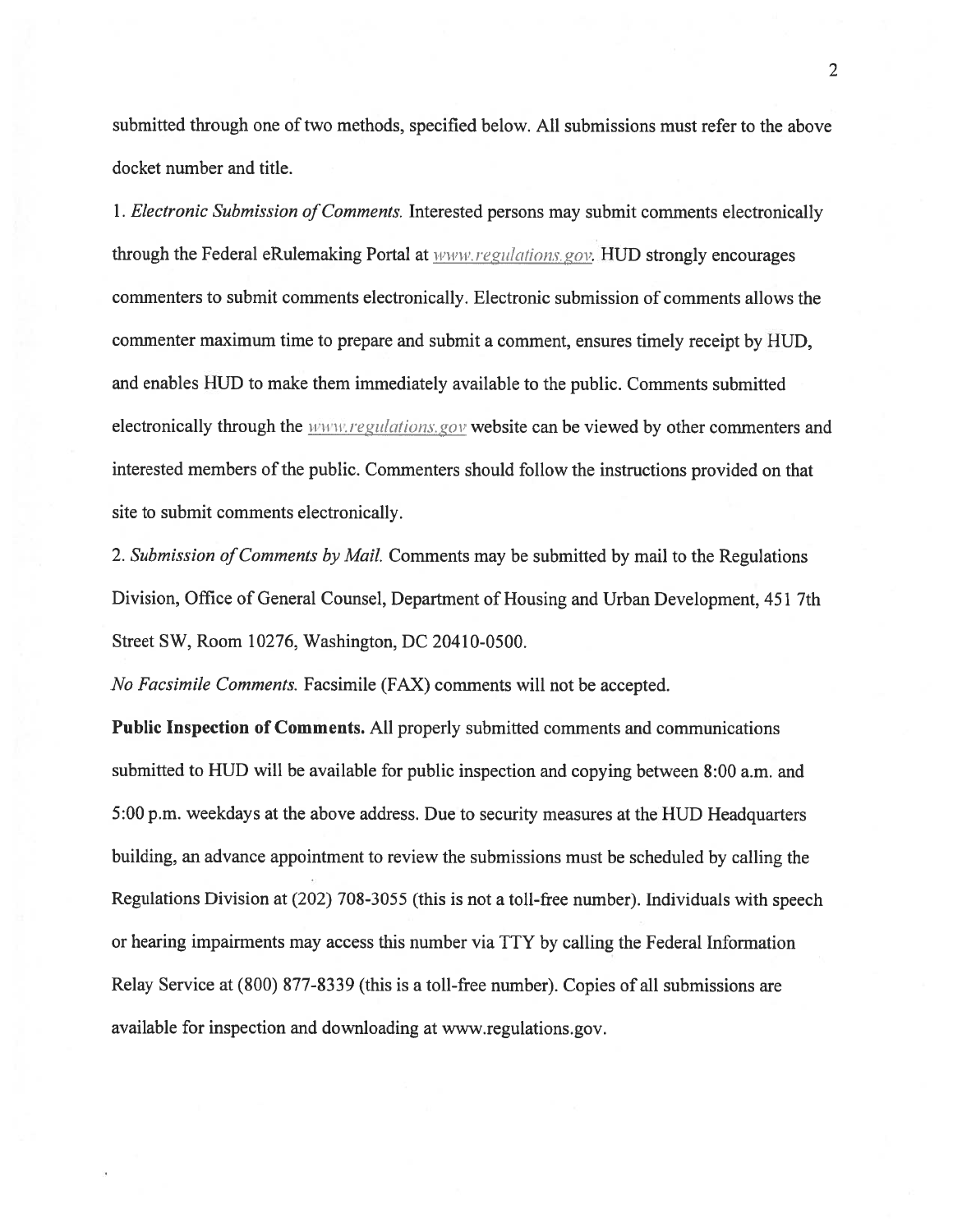FOR FURTHER INFORMATION CONTACT: Joseph Carlile, Department of Housing and Urban Development, 451 Seventh Street, SW, Room 10226, Washington, DC 20410-5000 at (202) 402-7082. HUD encourages submission of questions about this document be sent to BuildAmericaBuyAmerica@hud.gov.

#### SUPPLEMENTARY INFORMATION:

## I. Build America, Buy America

The Build America, Buy America Act (the Act) was enacted on November 15, 2021, as par<sup>t</sup> of the Infrastructure Investment and Jobs Act (lilA). Pub. L. 117-58. The Act establishes <sup>a</sup> domestic content procuremen<sup>t</sup> preference, the BAP, for Federal infrastructure programs. Section  $70914(a)$  of the Act establishes that no later than 180 days after the date of enactment, HUD must ensure that none of the funds made available for infrastructure projects may be obligated by the Department unless it has taken steps to ensure that the iron, steel, manufactured products, and construction materials used in <sup>a</sup> project are produced in the United States. In Section 70912, the Act further defines <sup>a</sup> project to include "the construction, alteration, maintenance, or repair of infrastructure in the United States" and includes within the definition of infrastructure those items traditionally included along with buildings and real property.

## II. HUD's Progress in Implementation of the Act

Since the enactment of the Act, HUD has worked diligently to implement the BAP. Consistent with the requirements of section 70913 of the Act, HUD has produced a report that identifies and evaluates all of HUD's Federal Financial Assistance programs with potentially eligible uses of funds that include infrastructure as defined by the Act to determine which programs would be in compliance with the BAP and which would be considered inconsistent with section 70914 of the Act and thus "deficient" as defined by section 70913(c) of the Act.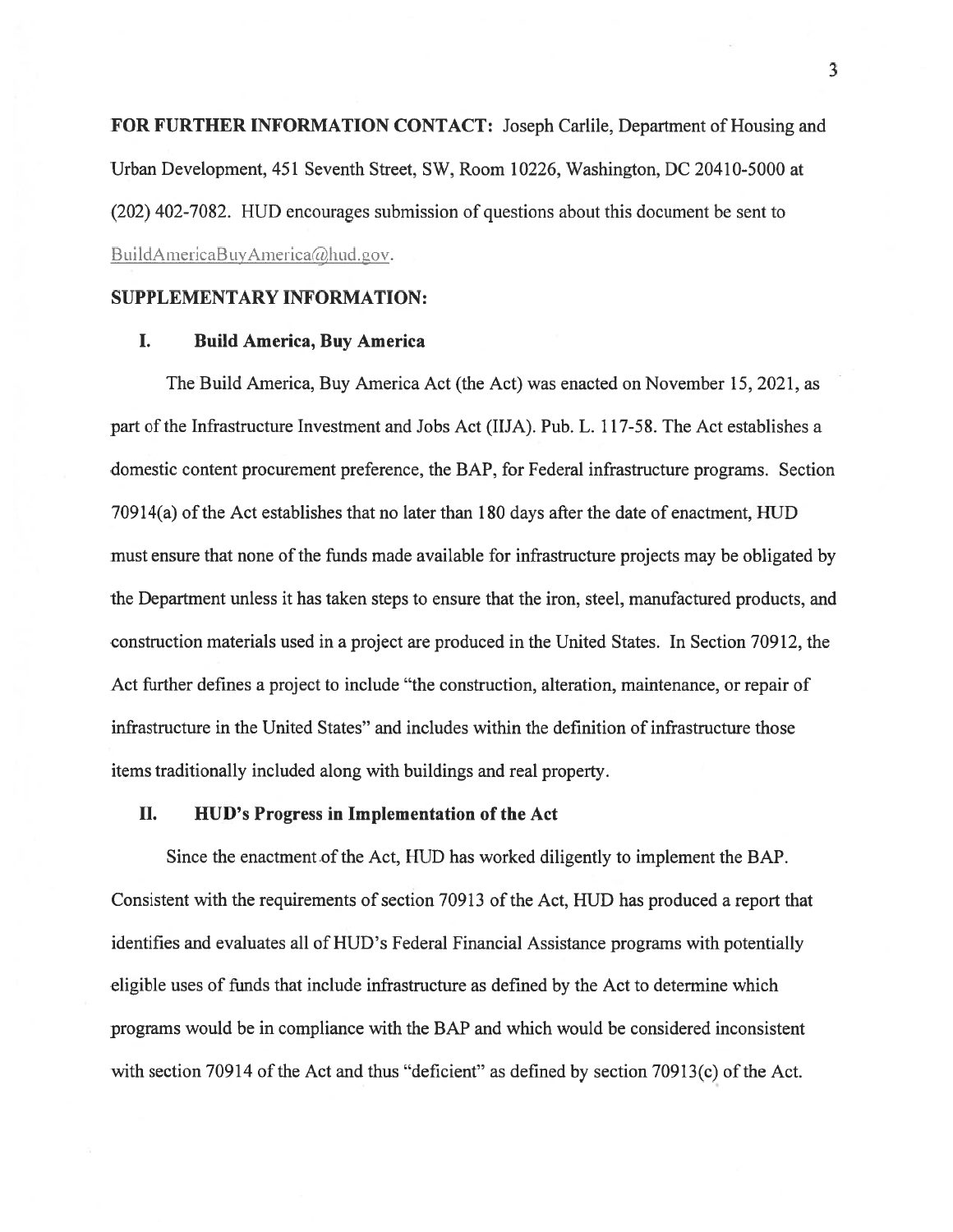The repor<sup>t</sup> was submitted to Congress and the Office of Management and Budget (0MB) and published in the Federal Register within 60 days after the date of enactment of the Act, on January 19, 2022. Specifically, HUD published the required repor<sup>t</sup> in <sup>a</sup> notice entitled "Identification of Federal Financial Assistance Infrastructure Programs Subject to the Build America, Buy America Provisions of the Infrastructure Investment and Jobs Act" in compliance with Section 70913. 87 FR 2894. In the report, HUD erred on the side of over-inclusiveness in accordance with 0MB guidance, finding that none of HUD 's discretionary funding programs reviewed to date fully meet the BAP requirements outlined in section 70914 of the Act and are considered "deficient" under the definition in section 70913(c). Since issuing the report, HUD has held regular meetings with Departmental offices and consulted administrative and economic data to plan to implement the Act.

#### III. Waivers

Under Section 709 14(b), HUD has authority to waive the application of <sup>a</sup> domestic content procuremen<sup>t</sup> preference when (1) application of the preference would be contrary to the public interest, (2) the materials and products subject to the preference are not produced in the United States at <sup>a</sup> sufficient and reasonably available quantity or satisfactory quality, or (3) inclusion of domestically produced materials and products would increase the cost ofthe overall project by more than 25 percent. Section 70914(c) provides that a waiver under 70914(b) must be published by the agency with <sup>a</sup> detailed written explanation for the proposed determination and provide <sup>a</sup> public comment period of not less than 15 days. Information on this waiver may be found at the webpage at this link: https://www.hud.gov/program\_offices/general\_counsel/BABA.

# IV. Public Interest in <sup>a</sup> General Applicability Waiver of Buy America Provisions for Tribes, TDHEs, and Other Tribal Entities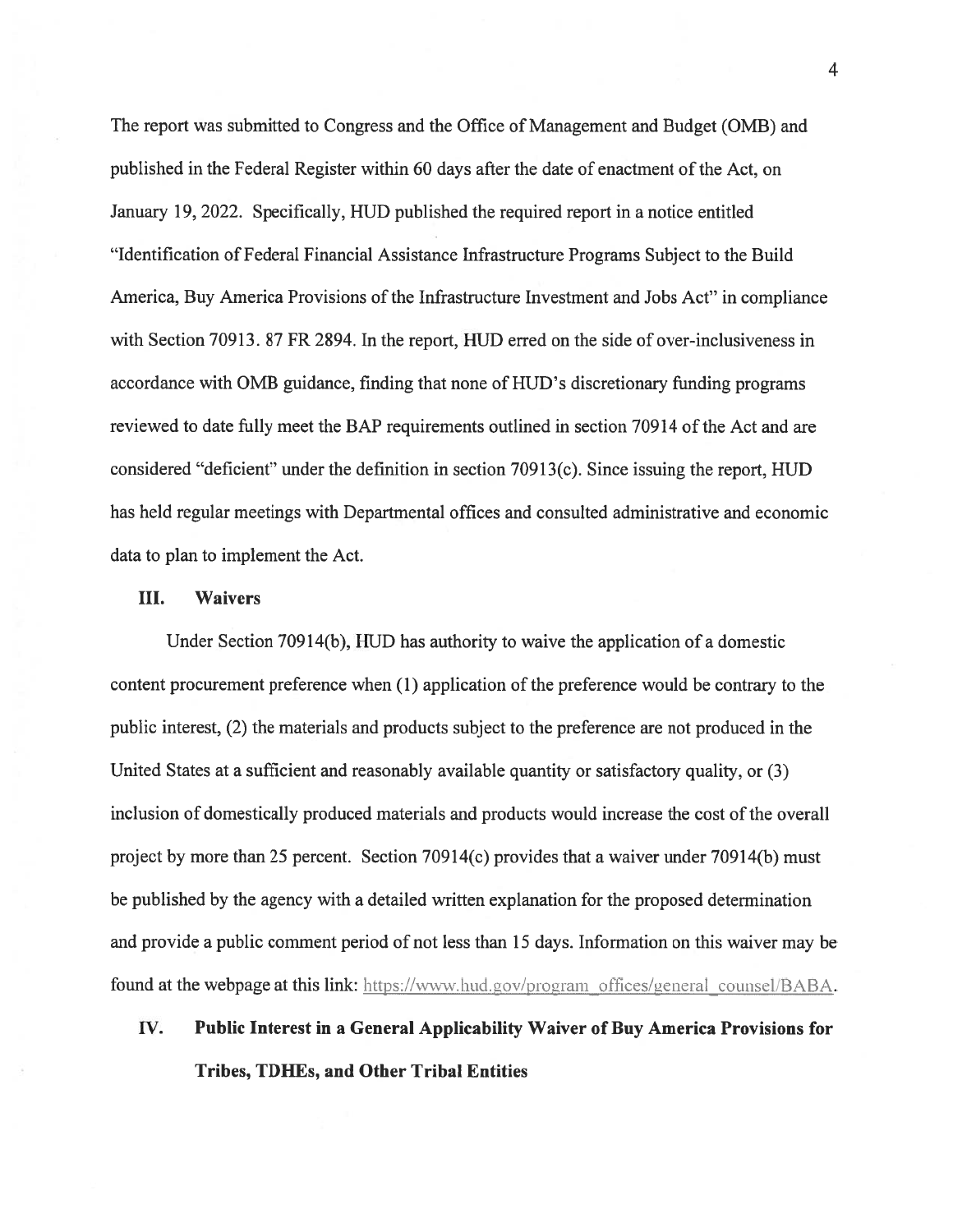In this notice, HUD is seeking comment on <sup>a</sup> general applicability waiver of the BAP to HUD's Federal Financial Assistance awards to provide the Department with sufficient time to comply with HUD's Tribal consultation process. HUD's Tribal Government-to-Government Consultation Policy<sup>1</sup> was adopted in compliance with Executive Order 13175, "Consultation with Indian Tribal Governments," and outlines the internal procedures and principles HUD must follow when communicating and coordinating on HUD programs and activities that affect Native American Tribes. HUD's Tribal consultation policy recognizes the right of Tribes to selfgovernmen<sup>t</sup> and facilitates Tribal participation and input in HUD's implementation of programs and Federal financial assistance directed to Tribal communities.

As HUD's previous Federal Register Notice advised, many of the Department's programs will be subject to the BAP and have previously not required compliance with similar Buy American preferences. In fiscal year 2022, Tribes, TDHEs, and other Tribal Entities will receive \$1 billion through the Department's programs where infrastructure is an eligible activity, and may be subject to the BAP. HUD believes that full compliance with the BAP will create ongoing demand for domestically produced products and deepen domestic supply chains. Because the potential application of BAP mandated by the Act would be new to the majority of HUD's programs and Federal Financial Assistance, HUD has not had the benefit of engaging in consultation pursuan<sup>t</sup> to its Tribal Consultation policy concerning the application ofthe 3AP to Tribes, TDHEs, and other Tribal Entities. Because of the significance and potentially wide scope of new requirements necessary to demonstrate compliance with BAP or to seek waivers of BAP for specific products or projects, it is imperative that HUD take time to engage in Tribal consultation and then fully consider information gathered through such consultation in

<sup>&</sup>lt;sup>1</sup> https://www.hud.gov/program offices/public indian housing/ih/regs/govtogov tcp. See also 81 FR 40893.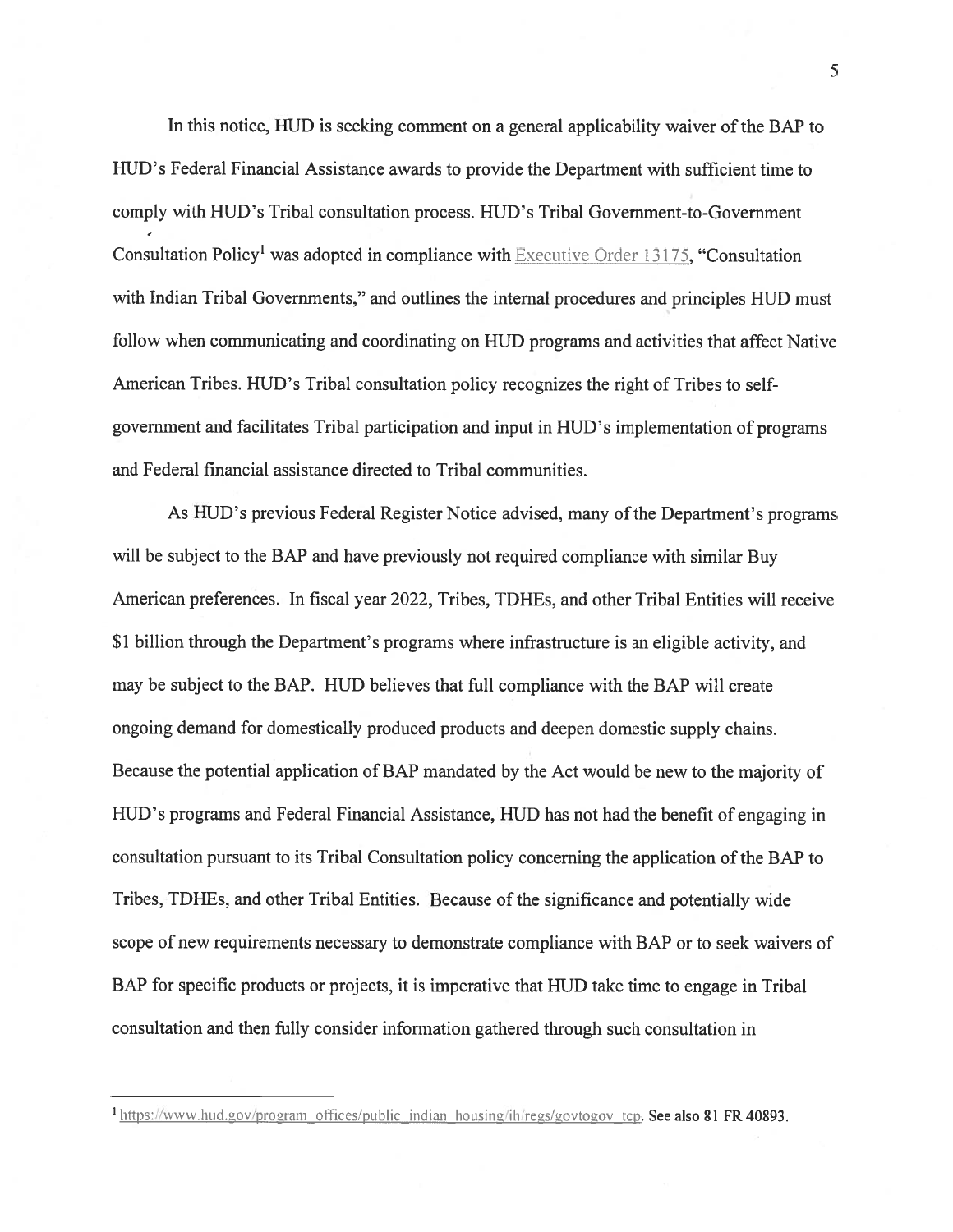determining how best to ensure compliance with the Act in connection with Federal Financial Assistance awards to Tribes, TDHEs, and other Tribal Entities. HUD believes that the Tribal consultation process is key to the successful implementation ofthe BAP across its covered Federal Financial Assistance programs funding infrastructure projects and that <sup>a</sup> full and meaningful Tribal consultation process will allow HUD to determine the potential impact of the Act's Buy America Preference on Tribal governments and communities and will inform <sup>a</sup> tailored implementation for Tribal recipients that recognizes the sovereignty and unique status of Tribal governments. Therefore, HUD has determined that it would be contrary to the public's interest to apply the BAP prior to completion of these Tribal consultation processes. HUD is hereby waiving the application of the BAP to its Federal Financial Assistance awards to Tribes, TDHEs, and other Tribal Entities obligated for the duration of this waiver to allow sufficient time for completion of the Tribal consultation processes regarding how BAP should be applied to Tribes, TDHEs, and other Tribal Entities. HUD may choose to consult with Tribes in coordination with other Federal agencies that also fund Tribal infrastructure projects.

## V. Assessment of Cost Advantage of <sup>a</sup> foreign-Sourced Product

Under OMB Memorandum M-22-11, "Memorandum for Heads of Executive Departments and Agencies," published on April 18, 2022, agencies are expected to assess "whether <sup>a</sup> significant portion of any cost advantage of <sup>a</sup> foreign-sourced product is the result of the use of dumped steel, iron, or manufactured products or the use of injuriously subsidized steel, iron, or manufactured products" as appropriate before granting <sup>a</sup> public interest waiver. HUD's analysis has concluded that this assessment is not applicable to this waiver, as this waiver is not based in the cost of foreign-sourced products.

## VI. Limited Duration of the Waiver

6